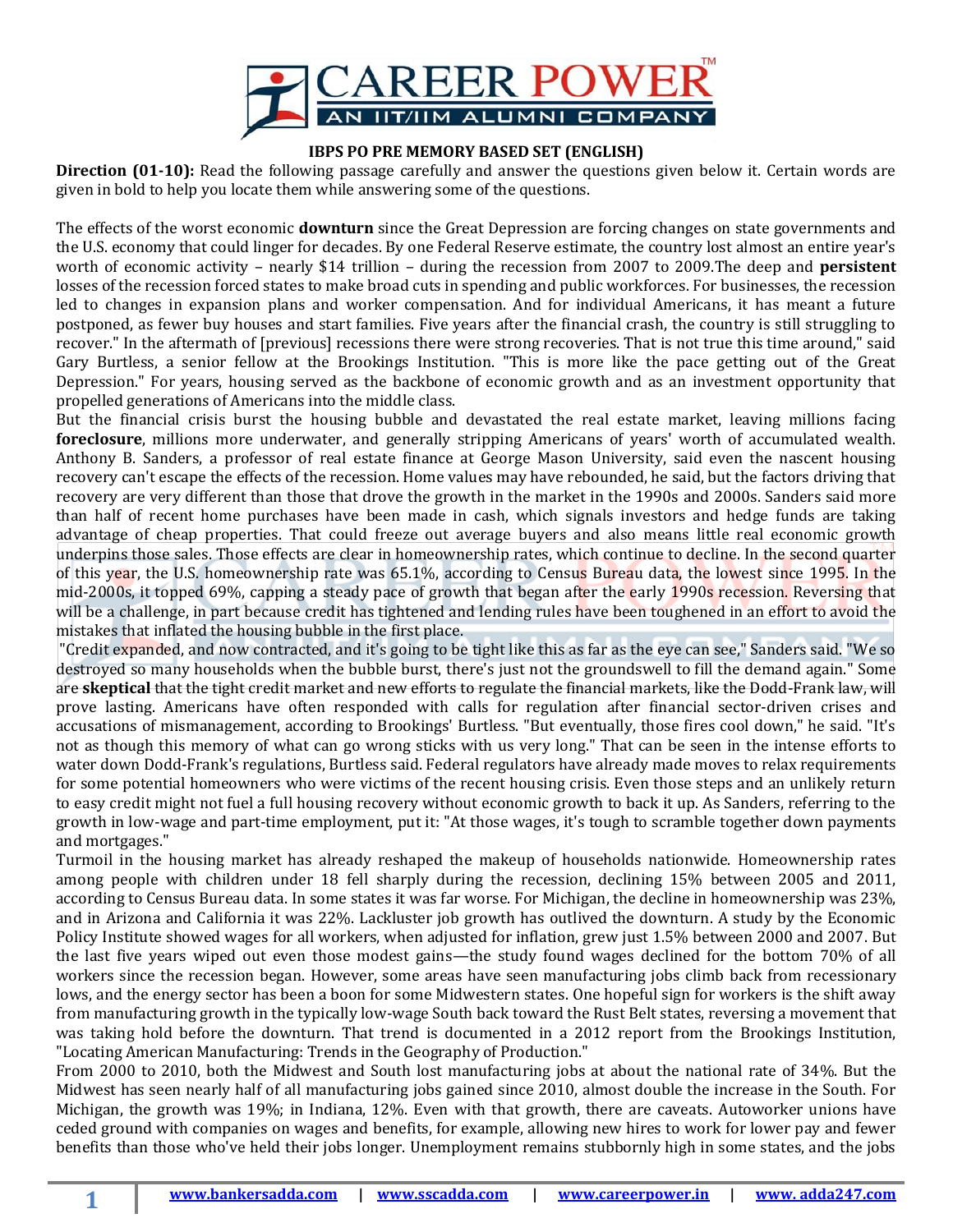created have leaned heavily toward part-time and low-pay work. A study from the San Francisco Federal Reserve found the proportion of U.S. jobs that are part-time is high, as many of the jobs lost during the recession have not returned.

- Q1. How, according to the passage, plunge in the economy devastated the life of the Americans?
	- (a) it has led to huge loss of revenues amounting almost \$14 trillion
	- (b) due to degrading economy there has been voluminous cuts in spending
	- (c) it has led to a wide scale increase in the number of people buying homes.
	- (d) both (a) and (b)
	- (e) All of the above
- Q2. What can be sighted as the prime cause of this economic slump?
	- (a) changes in expansion plans and worker compensation.
	- (b) the expansion in the Credit which has upheld the investment in manufacturing sector
	- (c) the tight credit market which has resulted in the decline of real estate business
	- (d) deregulation of the financial markets which has slowed down the economy
	- (e) mismanagement of funds has led to huge confusion among the citizens
- Q3. Why have been the employers preferring part time jobs to regular full time jobs since the downfall in economy?
	- (I) to downslide the debt curtailed over the organizations
	- (II) so that more number of jobs can be raised from a single job
	- (III) because lots of jobs lost during the recession have not returned yet
	- (a) Only (I)
	- (b) Only (III)
	- (c) Both (II) and (III)
	- $(d)$  Both  $(I)$  and  $(III)$
	- (e) None is true
- Q4. Home ownership has drastically decreased since the economic downturn. Explain.
	- (a) because of the changes made in the Credit laws
		- (b) due to the sudden shift in the nature of the federal towards the middle class Americans
		- (c) due to sudden losss incurred in the real estate business of a large number of people
		- (d) because people are making broad cuts in their spending
	- (e) None of these
- Q5. Which of the following statements is/are NOT TRUE in the context of the passage?
	- (a) federals are tightening the lending rules to avoid mistakes which inflated housing bubble lately
	- (b) the U.S. economy could linger for decades due to this economic recession
	- (c) there has been steep increase in low pay work to reduce unemployment slowly but steadily
	- (d) even after a decade of the financial crash, the country is still struggling to recover
	- (e) None of these
- Q6. Which of the following is the most suitable title for the passage?
	- (a) The economic downturn
	- (b) The economic paralysis
	- (c) 2008 financial crisis impact still hurting states
	- (d) The upsurge in unemployment
	- (e) The declining economy

**Directions (07-08):** Choose the word/group of words which is most similar in meaning to the word/group of words printed in bold as used in passage.

## Q7. **Downturn**

- (a) operose
- (b) aeonian
- (c) abetment
- (d) descent
- (e) procurement
- Q8. **Persistent**
	- (a) merciful
	- (b) tenacious
	- (c) intermittent
	- (d) relenting
	- (e) yielding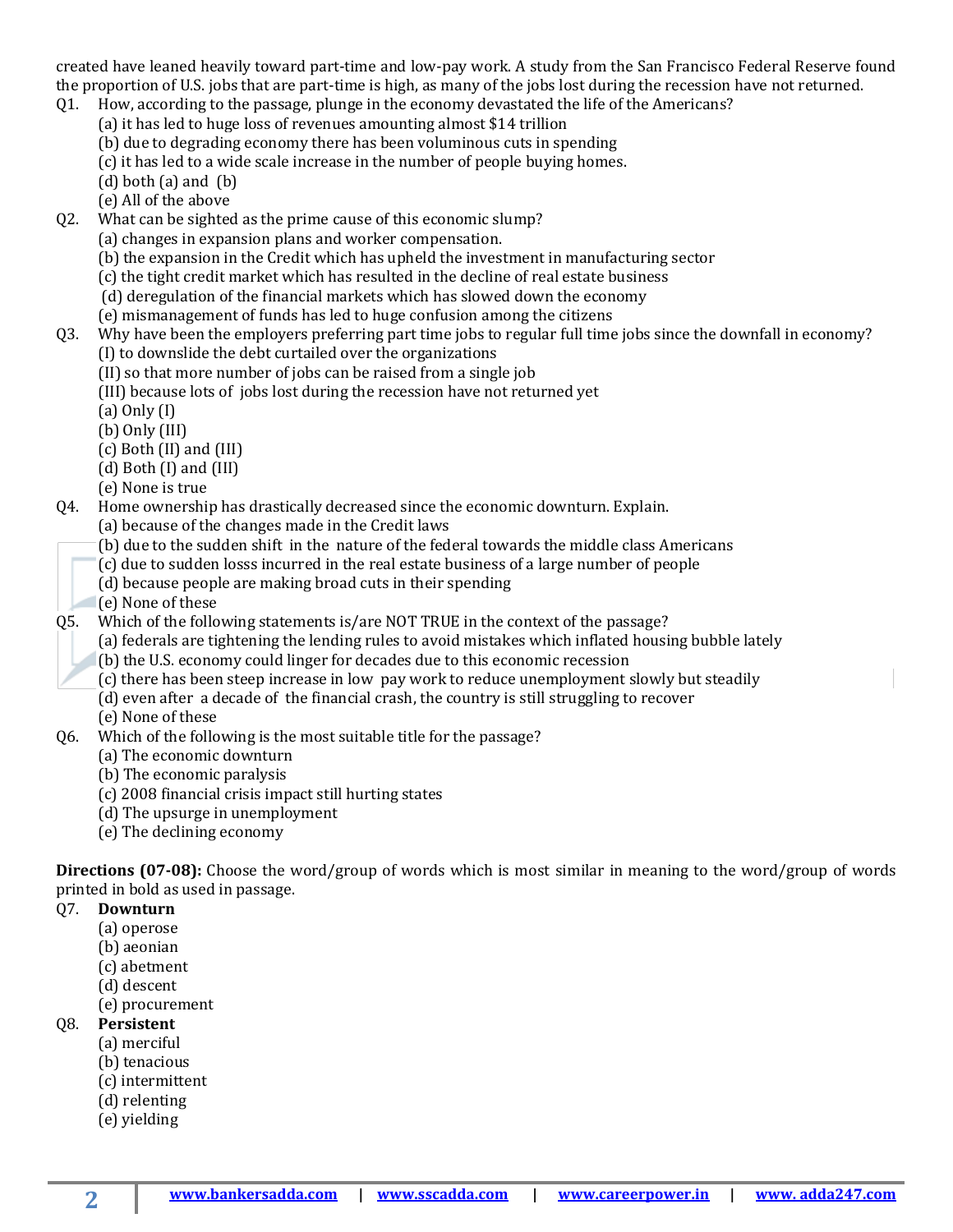**Directions (09-10):** Choose the word/group of words which is most opposite in meaning to the word/group of words printed in bold as used in passage.

## Q9. **Foreclosure**

- (a) preclude
- (b) legalize
- (c) deprive
- (d) allow
- (e) prevent

## Q10. **Skeptical**

- (a) dubious
- (b) dissenting
- (c) convinced
- (d) cynical
- (e) doubted

**Direction (11-20):** Which of the following phrases (I), (II), and (III) given below each sentence should replace the phrase printed in bold letters to make the sentence grammatically correct? Choose the best option among the five given alternatives that reflect the correct use of phrase in the context of the grammatically correct sentence. If the sentence is correct as it is, mark (e) i.e., "No correction required" as the answer.

Q11. Every Open House we held since 2013 reaffirmed our belief that there is a need for human intervention **to retain its trust and credibility over the age of** anonymous communication.

(I)to retain trust and credibility in this age of

(II)to retaining trust and credibility ageing

(III)for retention of trust and credible age of

- (a) Only (I) is correct
- (b) Only (III) is correct
- (c) Both (I) and (II) are correct
- (d) Both (II) and (III) are correct
- (e) No correction required

Q12. **How it is possible for** a multi-edition newspaper to produce completely different newspapers for various cities?

 $\mathcal{L}$ **The Contract of the Contract** 

- (I) Is it possible for
- (II) Does it possible to
- (III) How is it possible for
- (a) Only (I) is correct
- (b) Only (II) is correct
- (c) Only (III) is correct
- (d) Both (I) and (III) are correct
- (e) No correction required
- Q13. It is a process where continuity and change **are in consonance with each other**, where the introduction of a new segment does not subsume the importance of the existing segments.
	- (I) is in consonance with one another
	- (II) are in consonant to one another
	- (III) is in consonance at each other
	- (a) Only (I) is correct
	- (b) Only (II) is correct
	- (c) Both (I) and (III) are correct
	- (d) Both (II) and (III) are correct
	- (e) No correction required
- Q14. **With cyberspace giving** an opportunity to many to express themselves, the question that remains unanswered is whether their voices are heard?
	- (I) As cyberspace might be giving
	- (II) While cyberspace may have given
	- (III) Although cyberspace has given
	- (a) Only (I) is correct

**3**

- (b) Only (II) is correct
- (c) Both (I) and (III) are correct
- (d) Both (II) and (III) are correct
- (e) No correction required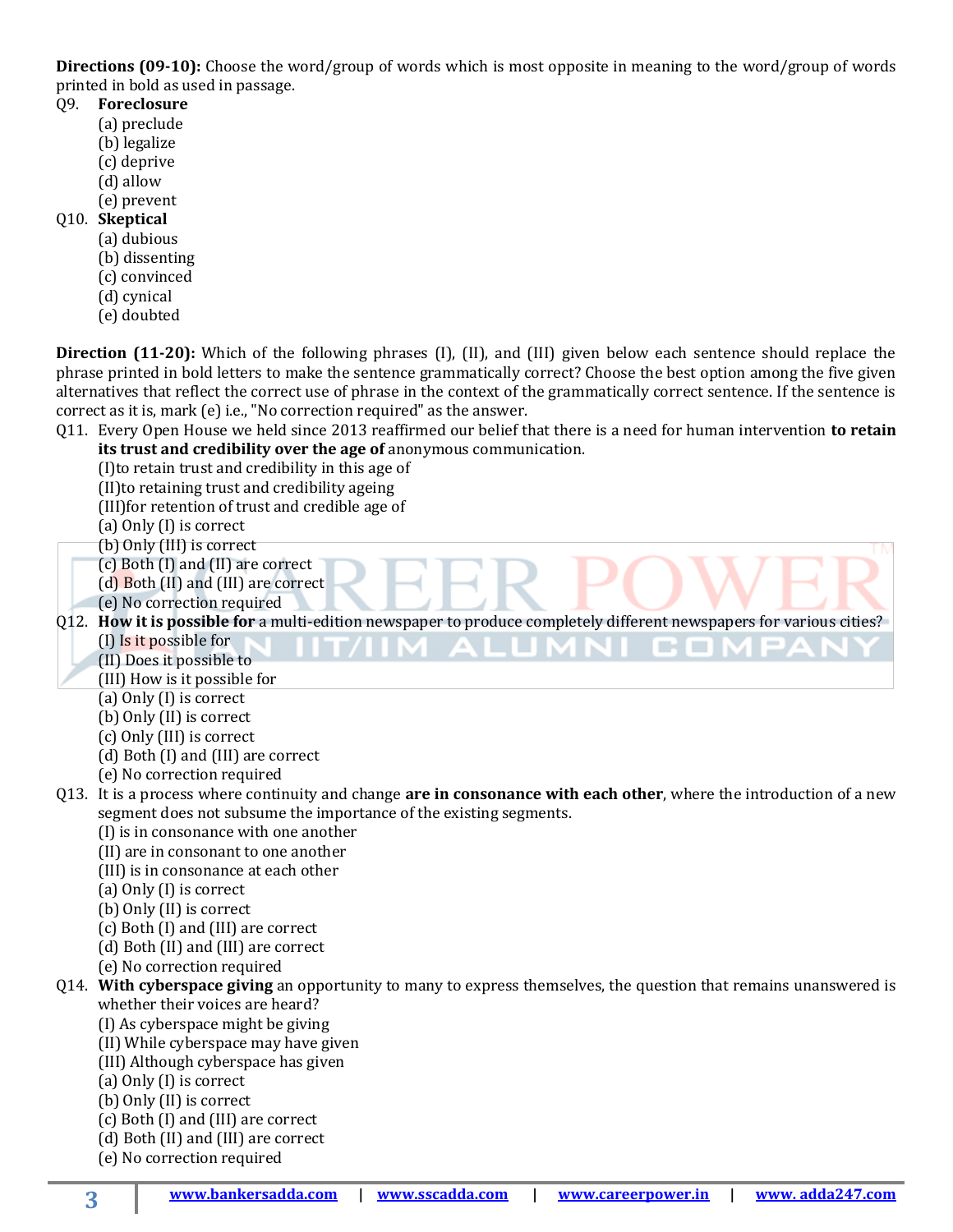- Q15. The "Hermit Kingdom" is increasingly **isolating itself because of its** nuclear ambition that threatens its neighbourhood and the world at large.
	- (I) isolated because of
	- (II) isolating themselves because of
	- (III) isolated themselves because of their
	- (a) Only (I) is correct
	- (b) Only (II) is correct
	- (c) Only (III) is correct
	- (d) Both (I) and (II) are correct
	- (e) No correction required
- Q16. Pointing out the benefits of the GST within a month of its implementation, Modi said that goods are being transported much faster, highways have become clutter-free and pollution levels **had gone down and increased** speed of trucks.
	- (I) are being lowered with the decreased
	- (II) have come down with the increased
	- (III) have been lowered because of decreasing
	- (a) Only (I) is correct
	- (b) Only (II) is correct
	- (c) Only (III) is correct
	- (d) Both (I) and (II) are correct
	- (e) No correction required
- Q17. Washing your hands at regular intervals **could be the most effective method to staying** healthy and protecting yourself from various ailments.
	- (I) is the most effective way of staying
	- (II) can be the most effective way to stay
	- (III) has the effective effect to stay
	- (a) Only (I) is correct
	- (b) Only (II) is correct
	- (c) Both (I) and (III) are correct
	- (d) All are correct
- (e) No correction required Q18. Quite a few research institutes **are growing in free India bearing the names of** scientists winning recognition of Western countries, mainly Europe.
	-
	- (I) has grown in free India which bears the names of
	- (II) have grown up in free India that bears the names of
	- (III) grew up in free India bearing the names of
	- (a) Only (I) is correct
	- (b) Only (II) is correct
	- (c) Only (III) is correct
	- (d) Both (II) and (III) are correct
	- (e) No correction required
- Q19. Southeast Asian countries today are far more integrated than they have ever been in the modern history of the region, **but ASEAN has some way to go** before it can call itself a real community.
	- (I) though ASEAN has something to do
	- (II) as ASEAN has some places to go
	- (III) while ASEAN has to go some other way
	- (a) Only (I) is correct
	- (b) Both (I) and (II) are correct
	- (c) Both (II) and (III) are correct
	- (d) All are correct
	- (e) No correction required
- Q20. The success of Mithali's squad has generated fresh interest in the women's game in India, and **as various goodies have been dangled** many are calling for a female equivalent of the IPL.
	- (I) besides various goodies being dangled
	- (II) various goodies are being dangled
	- (III) apart from various goodies being dangled
	- (a) Only (I) is correct

**4**

(b) Both (I) and (II) are correct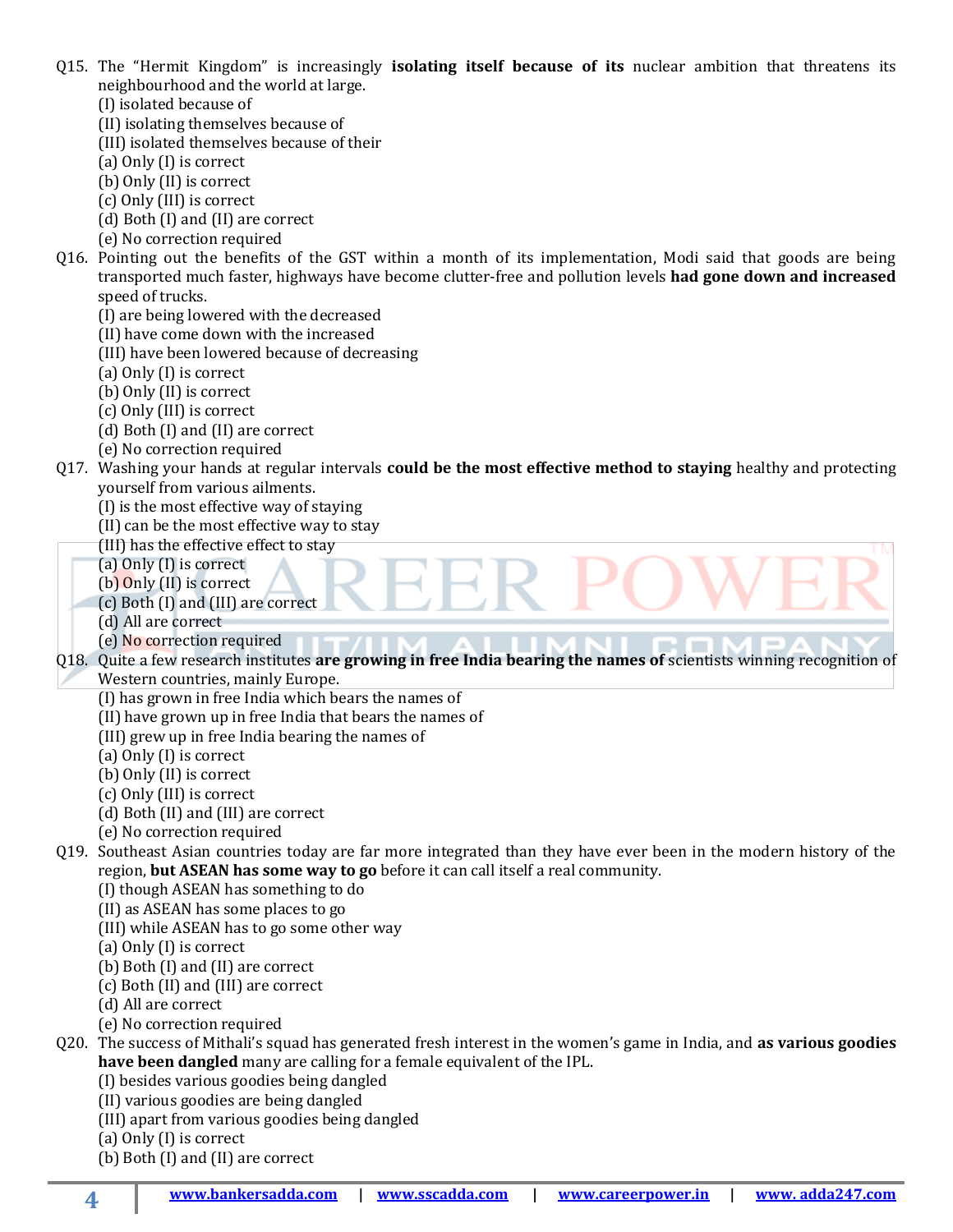(c) Both (I) and (III) are correct

(d) All are correct

(e) No correction required

**Direction (21-30):** Below in each questions some sentences are given, find the sentence which is not really contributing to the main theme and the of the passage or find the odd sentence out and rearrange the remaining sentences to make a coherent paragraph. If the given sentence is correct as it is then choose option (e). If the sequence is the one which is not given then choose option (d) as your choice.

- Q21. (A) keep their inner life  $(B)/T$ ightly under control  $(C)/T$  Educational institutions seldom serve as precise mirrors (D)/Of historical change because pedagogic and administrative rituals (E)/ That have nicely preserved an empty shell of a special inherited identity
	- (a) CEDB
	- (b) CDEB
	- (c) CDAB
	- (d) None of these
	- (e) No correction required
- Q22. (A)Most importantly the labour market'(B)/We can expect to see continued spillovers  $(C)/$ Into other areas of the economy, (D)/Combined with a 'broader unravelling of credit markets, (E)Parliament should act quickly to keep the economy from stalling
	- (a) DECA
	- (b) DEAC
	- (c) ECBD
	- (d) None of these
	- (e) No correction required
- Q23. (A) And act judiciously to bring the economy back on track(B)/The start-up ecosystem cannot progress in a disturbed business cycle(C)/The economy appears to be in a shambles(D)/ Leaders in the government are failing to recognise the pessimism(E)/ And despite the gloomy forecasts for the future,
	- (a) DAEB
	- (b) BEDA
	- (c) CEDA
	- (d) None of these
	- (e) No correction required
- Q24. (A)Even at the risk of reducing an appraisal(B)/ It strove to make this evident, (C)/Of a great writer such as Ishiguro to a trite high school essay (D)/While announcing the name, (E)/ That came its way last year (a) DBAC

ALUMNI COMP

- (b) ACBE
- (c) DCBE
- 
- (d) None of these (e) No correction required
- Q25. (A) But laws do have the utility value (B) To heed the line between religious traditions and superstitious practices (C) Of curbing the prevalence of inhuman rituals and practices (D) To eradicate superstition from society,(E) Mere legislation is not enough
	- (a) EBAC
	- (b) DEBA
	- (c) EDAC
	- (d) None of these
	- (e) No correction required
- Q26. (A) As the LTTE displaced the other Tamil militias and became dominant, (B) To its ambition of a separate state (C)The abuses perpetrated by the warring actors (D) They boldly challenged its political choices, (E) Which, they felt, subordinated the well-being of the Tamil people
	- (a) CEDB
	- (b) DABE
	- (c) ADEB

**5**

- (d) None of these
- (e) No correction required